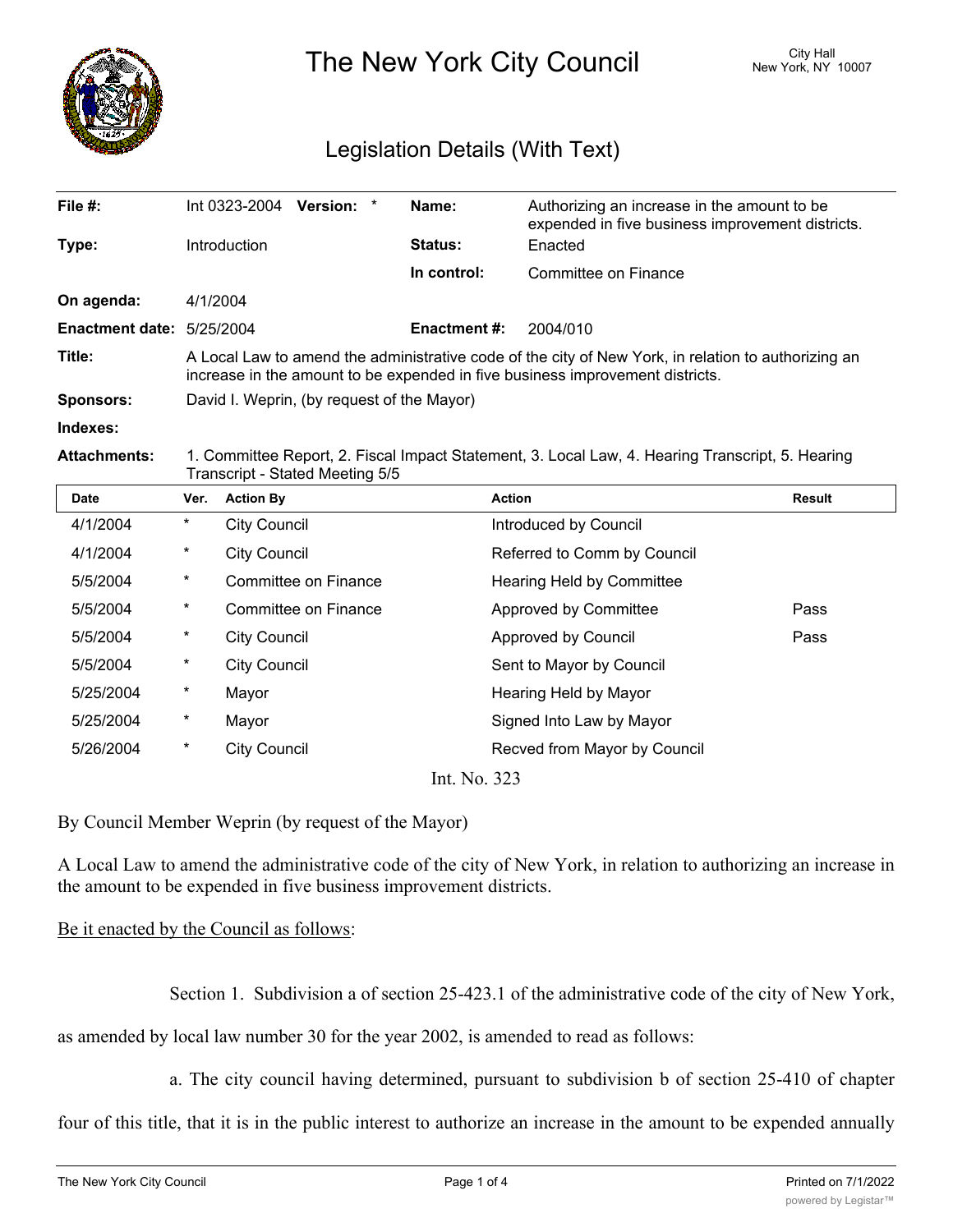#### **File #:** Int 0323-2004, **Version:** \*

in the 34<sup>th</sup> Street business improvement district beginning on July 1, [2002] 2003, and the council having determined further that the tax and debt limits prescribed in section 25-412 of chapter four of this title will not be exceeded by such increased expenditure, there is hereby authorized in such district an annual expenditure of [seven million nine hundred ninety-four thousand dollars (\$7,994,000)] eight million one hundred ninety-eight thousand five hundred dollars (\$8,198,500).

§ 2. Subdivision a of section 25-426 of the administrative code of the city of New York, as amended by local law number 30 for the year 2002, is amended to read as follows:

a. The city council having determined, pursuant to subdivision b of section 25-410 of chapter four of this title, that it is in the public interest to authorize an increase in the amount to be expended annually in the 82<sup>nd</sup> Street business improvement district beginning on July 1, [2002] 2003, and the council having determined further that the tax and debt limits prescribed in section 25-412 of chapter four of this title will not be exceeded by such increased expenditure, there is hereby authorized in such district an annual expenditure of [one hundred fifty-seven thousand four hundred twenty dollars (\$157,420)] one hundred eighty-seven thousand dollars (\$187,000).

§ 3. Subdivision a of section 25-435 of the administrative code of the city of New York, as amended by local law number 30 for the year 2002, is amended to read as follows:

a. The city council having determined, pursuant to subdivision b of section 25-410 of chapter four of this title, that it is in the public interest to authorize an increase in the amount to be expended annually in the Flatbush Avenue business improvement district beginning on July 1, [2002] 2003, and the council having determined further that the tax and debt limits prescribed in section 25-412 of chapter four of this title will not be exceeded by such increased expenditure, there is hereby authorized in such district an annual expenditure of [two hundred ninety-one thousand two hundred dollars (\$291,200)] three hundred fourteen thousand five hundred twenty dollars (\$314,520).

§ 4. Chapter 5 of title 25 of the administrative code of the city of New York is amended by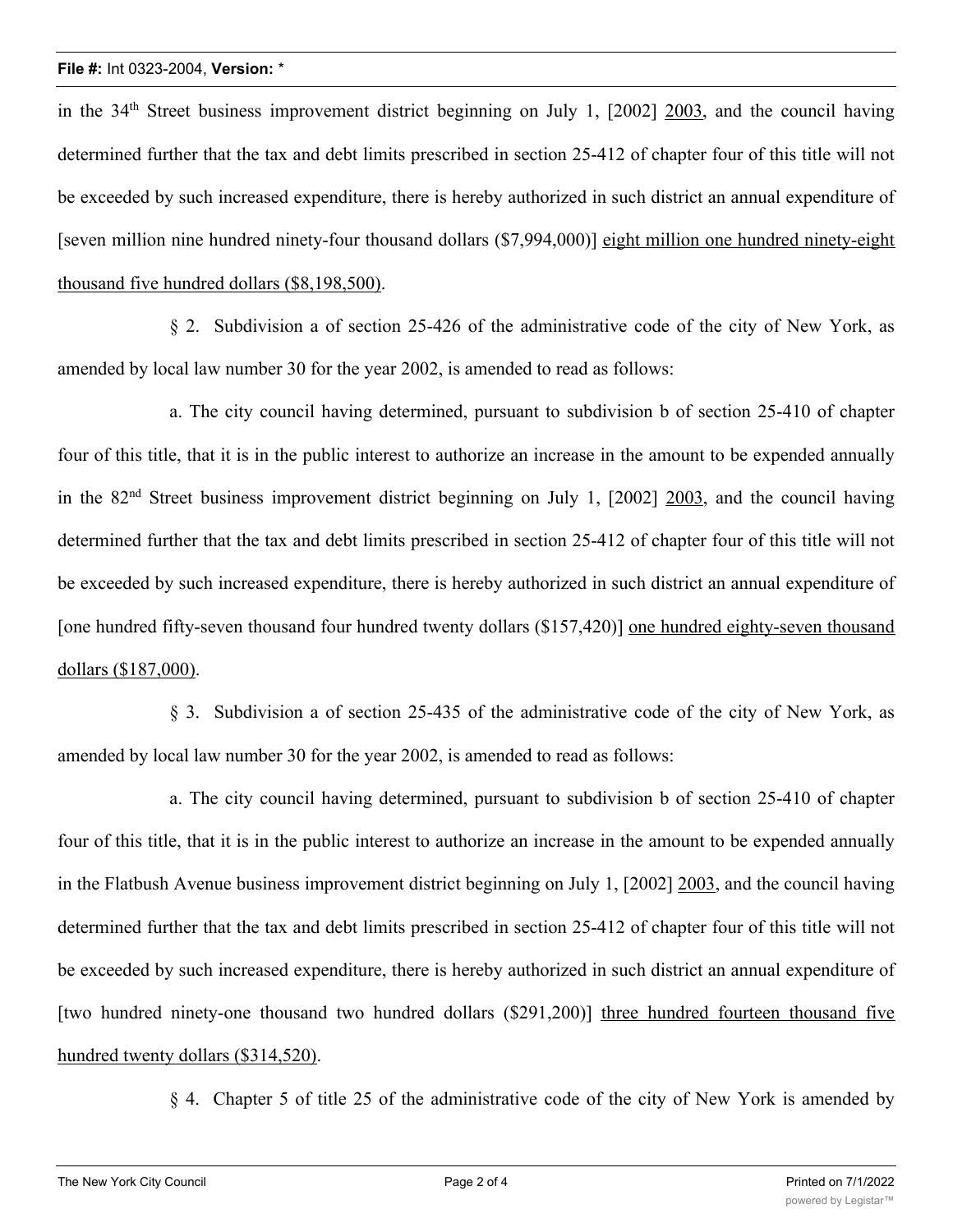adding a new section 25-452.1 to read as follows:

## $§$  25-452.1 47<sup>th</sup> Street business improvement district

a. The city council having determined, pursuant to subdivision b of section 25-410 of chapter four of this title, that it is in the public interest to authorize an increase in the amount to be expended annually in the  $47<sup>th</sup>$  Street business improvement district beginning on July 1, 2003, and the council having determined further that the tax and debt limits prescribed in section 25-412 of chapter four of this title will not be exceeded by such increased expenditure, there is hereby authorized in such district an annual expenditure of three hundred thirty-one thousand three hundred sixty-seven dollars (\$331,367).

b. The amount of such expenditure to be levied upon each property in the district shall be determined in accordance with the method of assessment set forth in the  $47<sup>th</sup>$  Street business improvement district plan.

§ 5. Chapter 5 of title 25 of the administrative code of the city of New York is amended by adding a new section 25-461 to read as follows:

### §25-461 Columbus/Amsterdam business improvement district

a. The city council having determined, pursuant to subdivision b of section 25-410 of chapter four of this title, that it is in the public interest to authorize an increase in the amount to be expended annually in the Columbus/Amsterdam business improvement district beginning on July 1, 2003, and the council having determined further that the tax and debt limits prescribed in section 25-412 of chapter four of this title will not be exceeded by such increased expenditure, there is hereby authorized in such district an annual expenditure of two hundred one thousand six hundred dollars (\$201,600).

b. The amount of such expenditure to be levied upon each property in the district shall be determined in accordance with the method of assessment set forth in the Columbus/Amsterdam business improvement district plan.

§ 6. This local law shall take effect immediately and shall be retroactive to and deemed to have